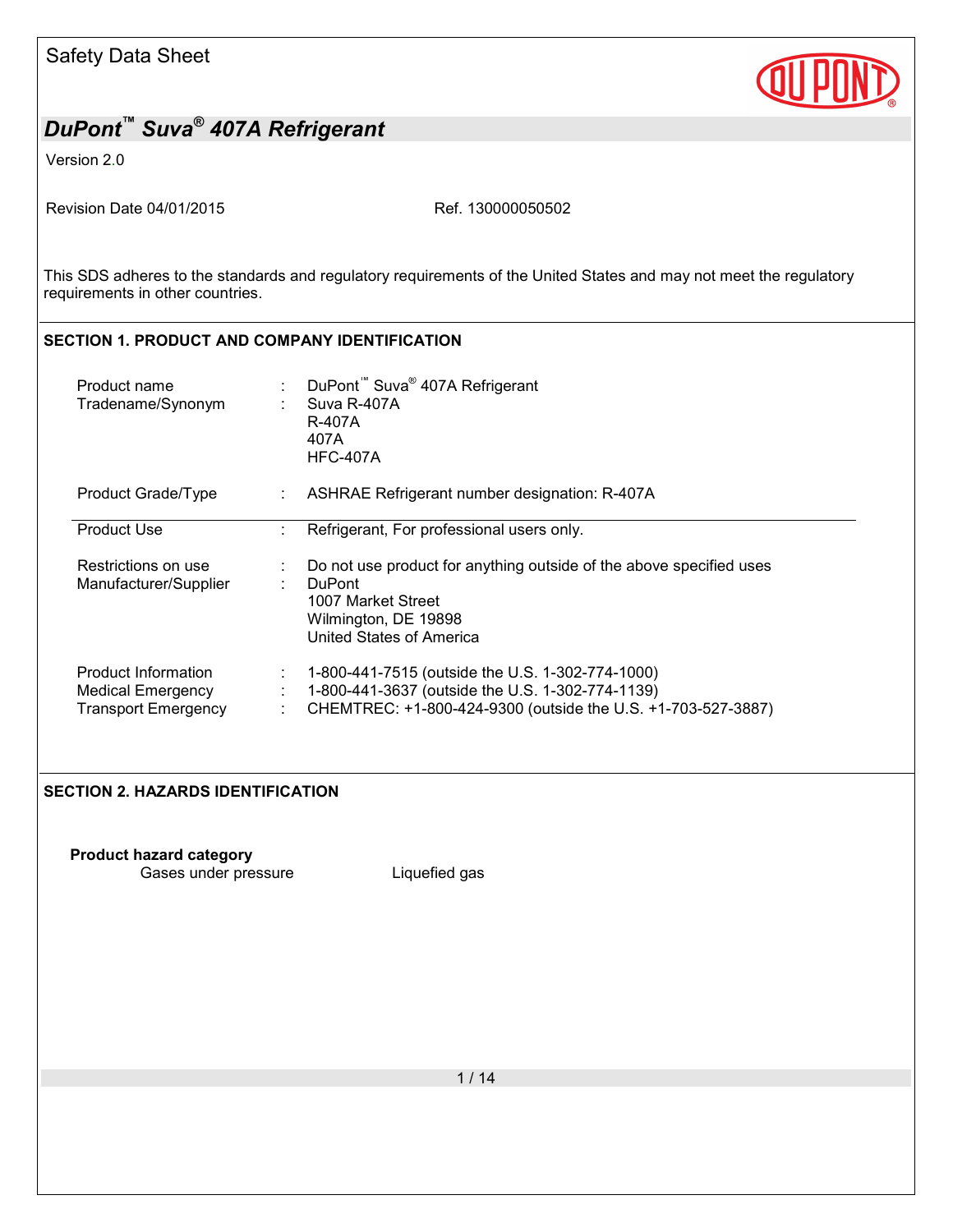| <b>Safety Data Sheet</b>          |                   |
|-----------------------------------|-------------------|
| DuPont™ Suva® 407A Refrigerant    |                   |
| Version 2.0                       |                   |
| Revision Date 04/01/2015          | Ref. 130000050502 |
| <b>Label content</b><br>Pictogram |                   |
|                                   |                   |
|                                   |                   |



Rapid evaporation of the liquid may cause frostbite. Misuse or intentional inhalation abuse may lead to death without warning. May cause cardiac arrhythmia.

### **SECTION 3. COMPOSITION/INFORMATION ON INGREDIENTS**

| Component                            | CAS-No.  | Concentration |
|--------------------------------------|----------|---------------|
| 1,1,1,2-Tetrafluoroethane (HFC-134a) | 811-97-2 | 40 %          |
| Pentafluoroethane (HFC-125)          | 354-33-6 | 40 %          |
| Difluoromethane (HFC-32)             | 75-10-5  | 20 %          |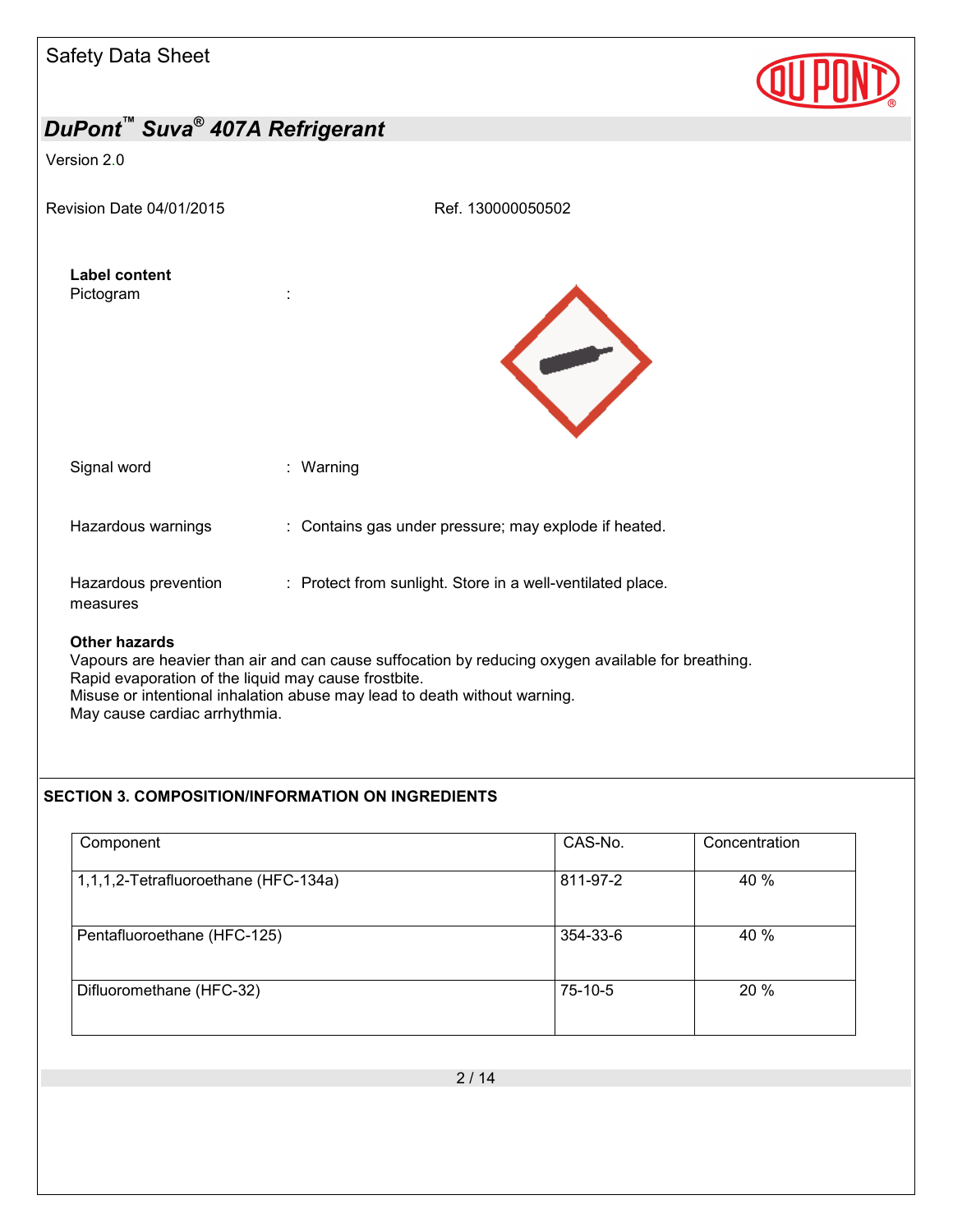

Version 2.0

Revision Date 04/01/2015 Ref. 130000050502

### **SECTION 4. FIRST AID MEASURES**

| General advice                                           | : Never give anything by mouth to an unconscious person. When symptoms<br>persist or in all cases of doubt seek medical advice.                                                                     |  |
|----------------------------------------------------------|-----------------------------------------------------------------------------------------------------------------------------------------------------------------------------------------------------|--|
| Inhalation                                               | : Remove from exposure, lie down. Move to fresh air. Keep patient warm and at<br>rest. Artificial respiration and/or oxygen may be necessary. Consult a physician.                                  |  |
| Skin contact                                             | : Take off contaminated clothing and shoes immediately. Flush area with<br>lukewarm water. Do not use hot water. If frostbite has occurred, call a<br>physician.                                    |  |
| Eye contact                                              | : Rinse immediately with plenty of water and seek medical advice.                                                                                                                                   |  |
| Ingestion                                                | : Is not considered a potential route of exposure.                                                                                                                                                  |  |
| Most important<br>symptoms/effects, acute<br>and delayed | : Anaesthetic effects Light-headedness irregular heartbeat with a strange<br>sensation in the chest, heart thumping, apprehension, feeling of fainting,<br>dizziness or weakness                    |  |
| Protection of first-aiders                               | : If potential for exposure exists refer to Section 8 for specific personal protective<br>equipment.                                                                                                |  |
| Notes to physician                                       | : Because of possible disturbances of cardiac rhythm, catecholamine drugs,<br>such as epinephrine, that may be used in situations of emergency life support<br>should be used with special caution. |  |

### **SECTION 5. FIREFIGHTING MEASURES**

| Suitable extinguishing media      | : Use extinguishing measures that are appropriate to local circumstances and<br>the surrounding environment. |  |
|-----------------------------------|--------------------------------------------------------------------------------------------------------------|--|
| Unsuitable extinguishing<br>media | $\therefore$ No applicable data available.                                                                   |  |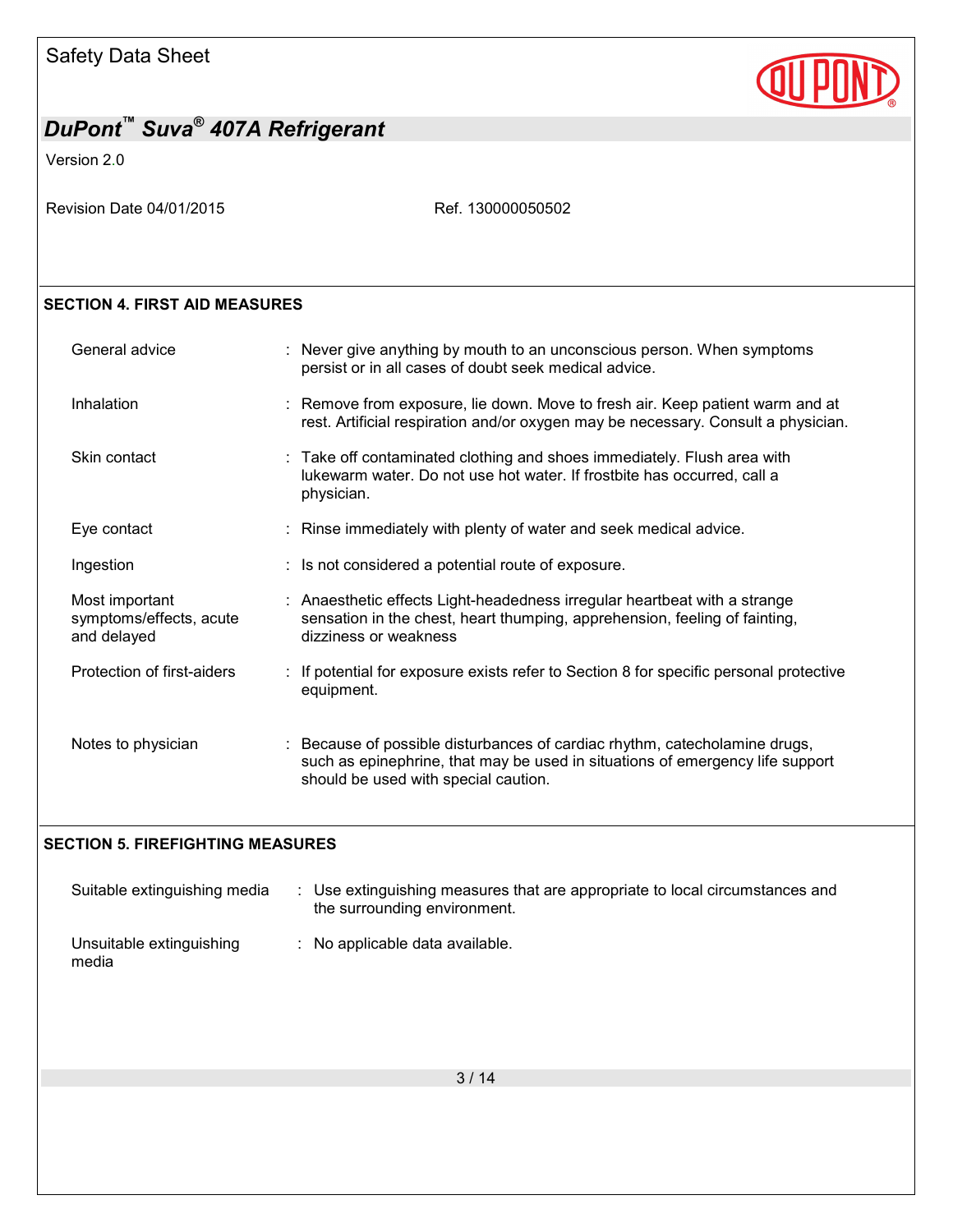Version 2.0

Revision Date 04/01/2015 Ref. 130000050502 Specific hazards : Cylinders are equipped with pressure and temperature relief devices, but may still rupture under fire conditions. Decomposition may occur. Contact of welding or soldering torch flame with high concentrations of refrigerant can result in visible changes in the size and colour of the torch flame. This flame effect will only occur in concentrations of product well above the recommended exposure limit. Therefore stop all work and ventilate to disperse refrigerant vapors from the work area before using any open flames. This substance is not flammable in air at temperatures up to 100 deg. C (212 deg. F) at atmospheric pressure. However, mixtures of this substance with high concentrations of air at elevated pressure and/or temperature can become combustible in the presence of an ignition source. This substance can also become combustible in an oxygen enriched environment (oxygen concentrations greater than that in air). Whether a mixture containing this substance and air, or this substance in an oxygen enriched atmosphere become combustible depends on the inter-relationship of 1) the temperature 2) the pressure, and 3) the proportion of oxygen in the mixture. In general, this substance should not be allowed to exist with air above atmospheric pressure or at high temperatures; or in an oxygen enriched environment. For example this substance should NOT be mixed with air under pressure for leak testing or other purposes. Experimental data have also been reported which indicate combustibility of this substance in the presence of certain concentrations of chlorine. Special protective equipment for firefighters : In the event of fire, wear self-contained breathing apparatus. Use personal protective equipment. Wear neoprene gloves during cleaning up work after a fire. Further information : Cool containers/tanks with water spray. Self-contained breathing apparatus (SCBA) is required if containers rupture and contents are released under fire conditions. Water runoff should be contained and neutralized prior to release. **SECTION 6. ACCIDENTAL RELEASE MEASURES** 

### NOTE: Review FIRE FIGHTING MEASURES and HANDLING (PERSONNEL) sections before proceeding with clean-up. Use appropriate PERSONAL PROTECTIVE EQUIPMENT during clean-up.

Safeguards (Personnel) : Evacuate personnel to safe areas. Ventilate area, especially low or enclosed places where heavy vapours might collect.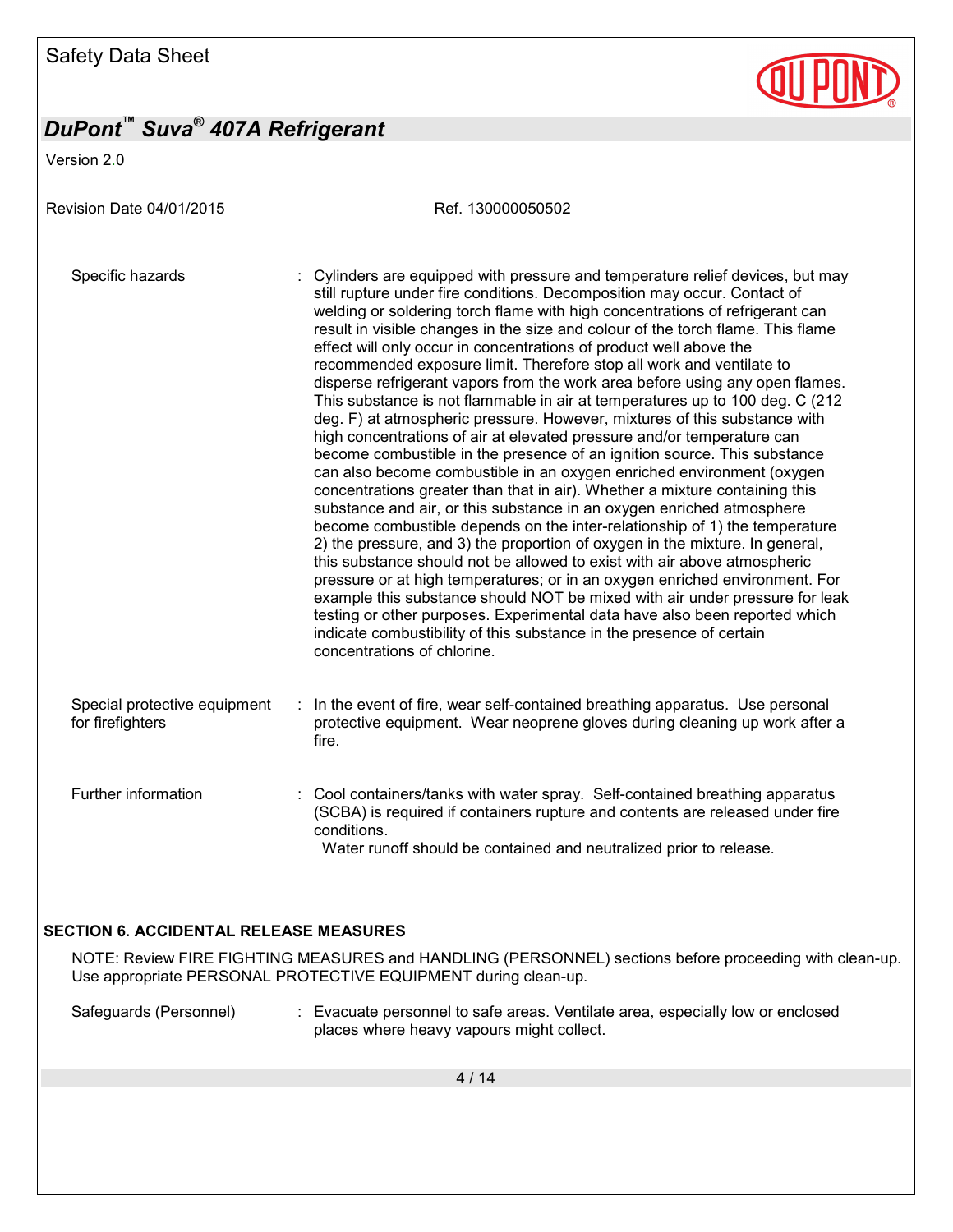

Version 2.0

| Revision Date 04/01/2015                                       | Ref. 130000050502                                                                                                                                                                                                                                                                                                                                                                                                                                                                                                                                                                                                                                                                                                                                                                                                                                                                                |
|----------------------------------------------------------------|--------------------------------------------------------------------------------------------------------------------------------------------------------------------------------------------------------------------------------------------------------------------------------------------------------------------------------------------------------------------------------------------------------------------------------------------------------------------------------------------------------------------------------------------------------------------------------------------------------------------------------------------------------------------------------------------------------------------------------------------------------------------------------------------------------------------------------------------------------------------------------------------------|
| <b>Environmental precautions</b>                               | : Should not be released into the environment.<br>In accordance with local and national regulations.                                                                                                                                                                                                                                                                                                                                                                                                                                                                                                                                                                                                                                                                                                                                                                                             |
| Spill Cleanup                                                  | : Evaporates.<br>Ventilate area using forced ventilation, especially low or enclosed places<br>where heavy vapors might collect.                                                                                                                                                                                                                                                                                                                                                                                                                                                                                                                                                                                                                                                                                                                                                                 |
| <b>Accidental Release Measures</b>                             | : Avoid open flames and high temperatures. Self-contained breathing<br>apparatus (SCBA) is required if a large release occurs.                                                                                                                                                                                                                                                                                                                                                                                                                                                                                                                                                                                                                                                                                                                                                                   |
|                                                                |                                                                                                                                                                                                                                                                                                                                                                                                                                                                                                                                                                                                                                                                                                                                                                                                                                                                                                  |
| <b>SECTION 7. HANDLING AND STORAGE</b><br>Handling (Personnel) | : Avoid breathing vapours or mist. Avoid contact with skin, eyes and clothing.<br>Provide sufficient air exchange and/or exhaust in work rooms. For personal<br>protection see section 8.                                                                                                                                                                                                                                                                                                                                                                                                                                                                                                                                                                                                                                                                                                        |
| Handling (Physical Aspects)                                    | : The product should not be mixed with air for leak testing or used with air for<br>any other purpose above atmospheric pressure. Contact with chlorine or<br>other strong oxidizing agents should also be avoided.                                                                                                                                                                                                                                                                                                                                                                                                                                                                                                                                                                                                                                                                              |
| Dust explosion class                                           | : Not applicable                                                                                                                                                                                                                                                                                                                                                                                                                                                                                                                                                                                                                                                                                                                                                                                                                                                                                 |
| Storage                                                        | : Valve protection caps and valve outlet threaded plugs must remain in place<br>unless container is secured with valve outlet piped to use point. Do not drag,<br>slide or roll cylinders. Use a suitable hand truck for cylinder movement. Use a<br>pressure reducing regulator when connecting cylinder to lower pressure<br>(<3000 psig) piping or systems. Never attempt to lift cylinder by its cap. Use a<br>check valve or trap in the discharge line to prevent hazardous back flow into<br>the cylinder. Cylinders should be stored upright and firmly secured to<br>prevent falling or being knocked over.<br>Separate full containers from empty containers. Keep at temperature not<br>exceeding 52°C. Do not store near combustible materials. Avoid area where<br>salt or other corrosive materials are present.<br>The product has an indefinite shelf life when stored properly. |
| Storage period                                                 | $:$ > 10 yr                                                                                                                                                                                                                                                                                                                                                                                                                                                                                                                                                                                                                                                                                                                                                                                                                                                                                      |
| Storage temperature                                            | : < 52 °C (< 126 °F)                                                                                                                                                                                                                                                                                                                                                                                                                                                                                                                                                                                                                                                                                                                                                                                                                                                                             |
| SECTION 8. EXPOSURE CONTROLS/PERSONAL PROTECTION               |                                                                                                                                                                                                                                                                                                                                                                                                                                                                                                                                                                                                                                                                                                                                                                                                                                                                                                  |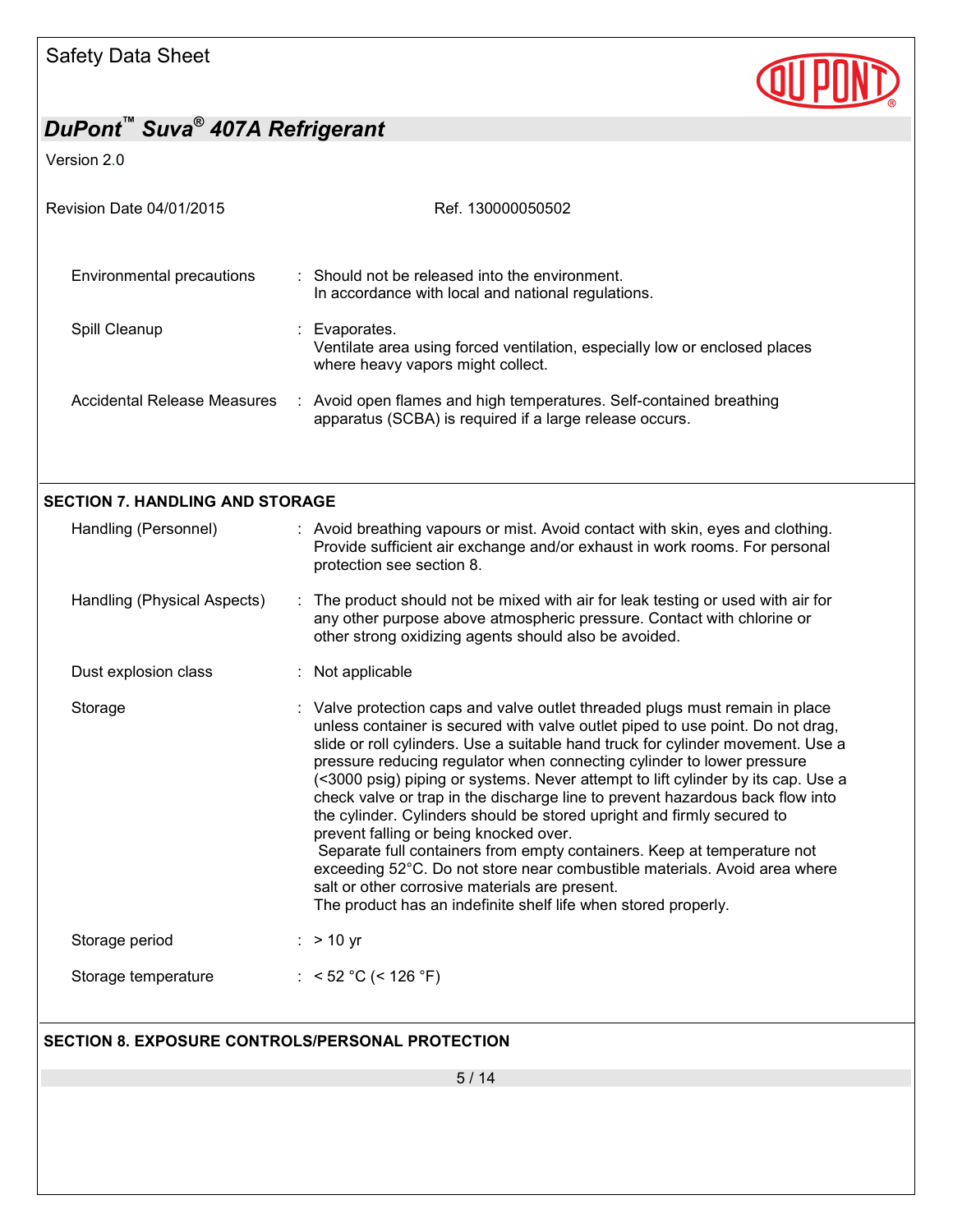

Version 2.0

| Revision Date 04/01/2015                                   |                                                                                                                                                                                                                                                                                                                                                                                                                               |                                            | Ref. 130000050502                                                              |  |  |
|------------------------------------------------------------|-------------------------------------------------------------------------------------------------------------------------------------------------------------------------------------------------------------------------------------------------------------------------------------------------------------------------------------------------------------------------------------------------------------------------------|--------------------------------------------|--------------------------------------------------------------------------------|--|--|
| <b>Engineering controls</b>                                | : Use sufficient ventilation to keep employee exposure below recommended<br>limits. Local exhaust should be used when large amounts are released.<br>Mechanical ventilation should be used in low or enclosed places. Refrigerant<br>Concentration monitors may be necessary to determine vapor concentrations<br>in work areas prior to use of torches or other open flames, or if employees are<br>entering enclosed areas. |                                            |                                                                                |  |  |
| Personal protective equipment<br>Respiratory protection    |                                                                                                                                                                                                                                                                                                                                                                                                                               | when using this product.                   | : Under normal manufacturing conditions, no respiratory protection is required |  |  |
| Hand protection                                            |                                                                                                                                                                                                                                                                                                                                                                                                                               | : Additional protection: Impervious gloves |                                                                                |  |  |
| Eye protection                                             | : Wear safety glasses with side shields. Additionally wear a face shield where<br>the possibility exists for face contact due to splashing, spraying or airborne<br>contact with this material.                                                                                                                                                                                                                               |                                            |                                                                                |  |  |
| Protective measures                                        | occurs.                                                                                                                                                                                                                                                                                                                                                                                                                       |                                            | : Self-contained breathing apparatus (SCBA) is required if a large release     |  |  |
| <b>Exposure Guidelines</b><br><b>Exposure Limit Values</b> |                                                                                                                                                                                                                                                                                                                                                                                                                               |                                            |                                                                                |  |  |
| 1,1,1,2-Tetrafluoroethane<br>AEL *                         | (DUPONT)                                                                                                                                                                                                                                                                                                                                                                                                                      | 1,000 ppm                                  | 8 & 12 hr. TWA                                                                 |  |  |
| Pentafluoroethane<br>AEL*                                  | (DUPONT)                                                                                                                                                                                                                                                                                                                                                                                                                      | 1,000 ppm                                  | 8 & 12 hr. TWA                                                                 |  |  |
| Difluoromethane<br>AEL*                                    | (DUPONT)                                                                                                                                                                                                                                                                                                                                                                                                                      | 1,000 ppm                                  | 8 & 12 hr. TWA                                                                 |  |  |

### **SECTION 9. PHYSICAL AND CHEMICAL PROPERTIES**

Appearance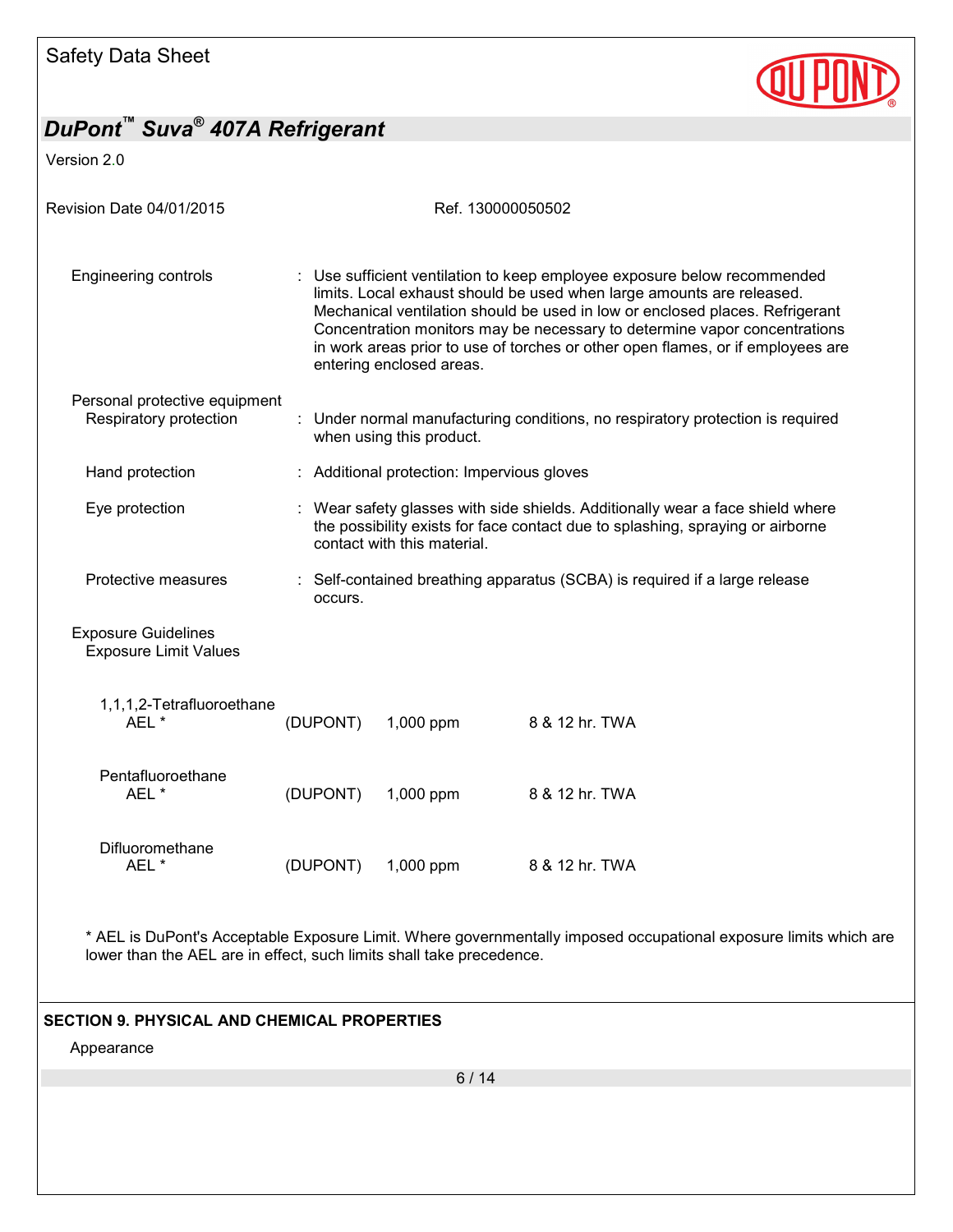

### Version 2.0

Ref. 130000050502

| Physical state<br>Form<br>Color            |                             | : gaseous<br>Liquefied gas<br>colourless                          |
|--------------------------------------------|-----------------------------|-------------------------------------------------------------------|
| Odor                                       |                             | : slight, ether-like                                              |
| Odor threshold                             |                             | No applicable data available.                                     |
| рH                                         | ÷                           | No applicable data available.                                     |
| Melting point/freezing point               | t.                          | Melting point/range<br>Not available for this mixture.            |
| Boiling point/boiling range                |                             | : Boiling point<br>-45.0 °C (-49.0 °F)                            |
| Flash point                                |                             | does not flash                                                    |
| Evaporation rate                           | t.                          | No applicable data available.                                     |
| Flammability (solid, gas)                  | ÷,                          | No applicable data available.                                     |
| Upper explosion limit                      | ÷                           | Method: None per ASTM E681                                        |
| Lower explosion limit                      | ÷,                          | Method: None per ASTM E681                                        |
| Vapor pressure                             | ÷                           | 12,531 hPa at 25 °C (77 °F)                                       |
| Vapor density                              | ÷.                          | 3.2 at 25 $^{\circ}$ C (77 $^{\circ}$ F) and 1013 hPa (Air = 1.0) |
| Specific gravity (Relative<br>density)     | $\mathcal{L}_{\mathcal{A}}$ | 1.15 at 25 °C (77 °F)                                             |
| Water solubility                           | ÷                           | not determined                                                    |
| Solubility(ies)                            | ÷                           | No applicable data available.                                     |
| Partition coefficient: n-<br>octanol/water |                             | No applicable data available.                                     |
| Auto-ignition temperature                  | ÷.                          | No applicable data available.                                     |
| Decomposition temperature                  | t.                          | No applicable data available.                                     |
|                                            |                             |                                                                   |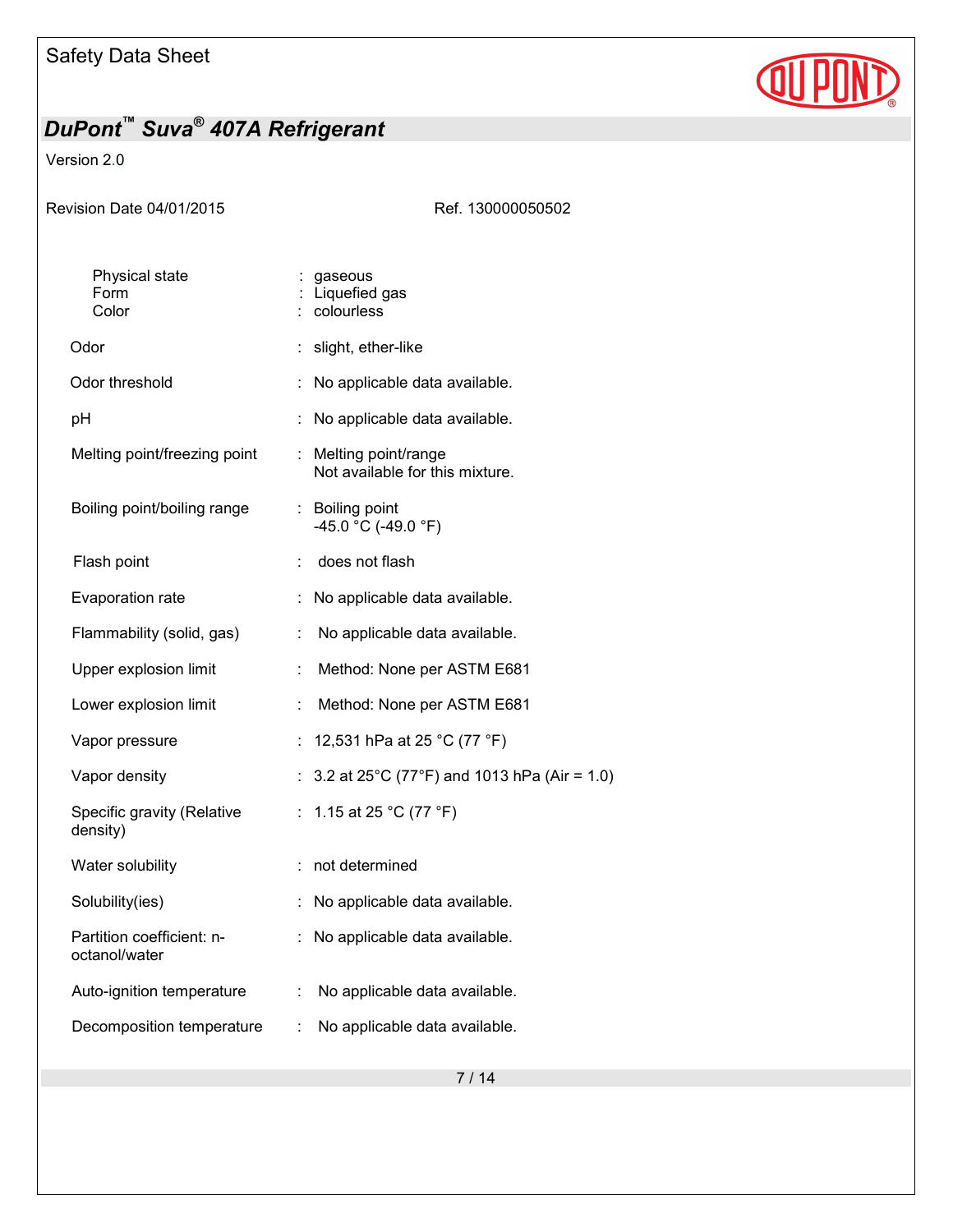

### Version 2.0

| Revision Date 04/01/2015                    | Ref. 130000050502                                 |                                                    |  |  |  |
|---------------------------------------------|---------------------------------------------------|----------------------------------------------------|--|--|--|
| Viscosity, kinematic                        |                                                   | No applicable data available.                      |  |  |  |
| Viscosity                                   |                                                   | No applicable data available.                      |  |  |  |
| % Volatile                                  |                                                   | $: 100 \%$                                         |  |  |  |
|                                             |                                                   |                                                    |  |  |  |
| <b>SECTION 10. STABILITY AND REACTIVITY</b> |                                                   |                                                    |  |  |  |
| Reactivity                                  | $\ddot{\phantom{1}}$                              | Stable at normal ambient temperature and pressure. |  |  |  |
| Chemical stability                          | Stable under recommended storage conditions.<br>÷ |                                                    |  |  |  |

| Possibility of hazardous | Polymerization will not occur. |
|--------------------------|--------------------------------|
|--------------------------|--------------------------------|

- reactions<br>Conditions to avoid : Avoid open flames and high temperatures.
- Incompatible materials : Alkali metals Alkaline earth metals, Powdered metals, Powdered metal salts
- Hazardous decomposition products : Decomposition products are hazardous., This material can be decomposed by high temperatures (open flames, glowing metal surfaces, etc.) forming hydrofluoric acid and possibly carbonyl fluoride., These materials are toxic and irritating., Avoid contact with decomposition products

### **SECTION 11. TOXICOLOGICAL INFORMATION**

| 1,1,1,2-Tetrafluoroethane (HFC-134a)<br>Inhalation 4 h LC50        | $\mathcal{L}^{\mathcal{L}}$ | > 567000 ppm, Rat                              |
|--------------------------------------------------------------------|-----------------------------|------------------------------------------------|
| Inhalation No Observed<br>Adverse Effect<br>Concentration          |                             | 40000 ppm, Dog<br>Cardiac sensitization        |
| Inhalation Low Observed<br>Adverse Effect<br>Concentration (LOAEC) | $\mathcal{L}^{\mathcal{L}}$ | 80000 ppm, Dog<br>Cardiac sensitization        |
| <b>Skin irritation</b>                                             |                             | No skin irritation, Rabbit                     |
| Eye irritation                                                     |                             | No eye irritation, Rabbit                      |
| Skin sensitization                                                 |                             | Does not cause skin sensitisation., Guinea pig |
|                                                                    |                             | Does not cause respiratory sensitisation., Rat |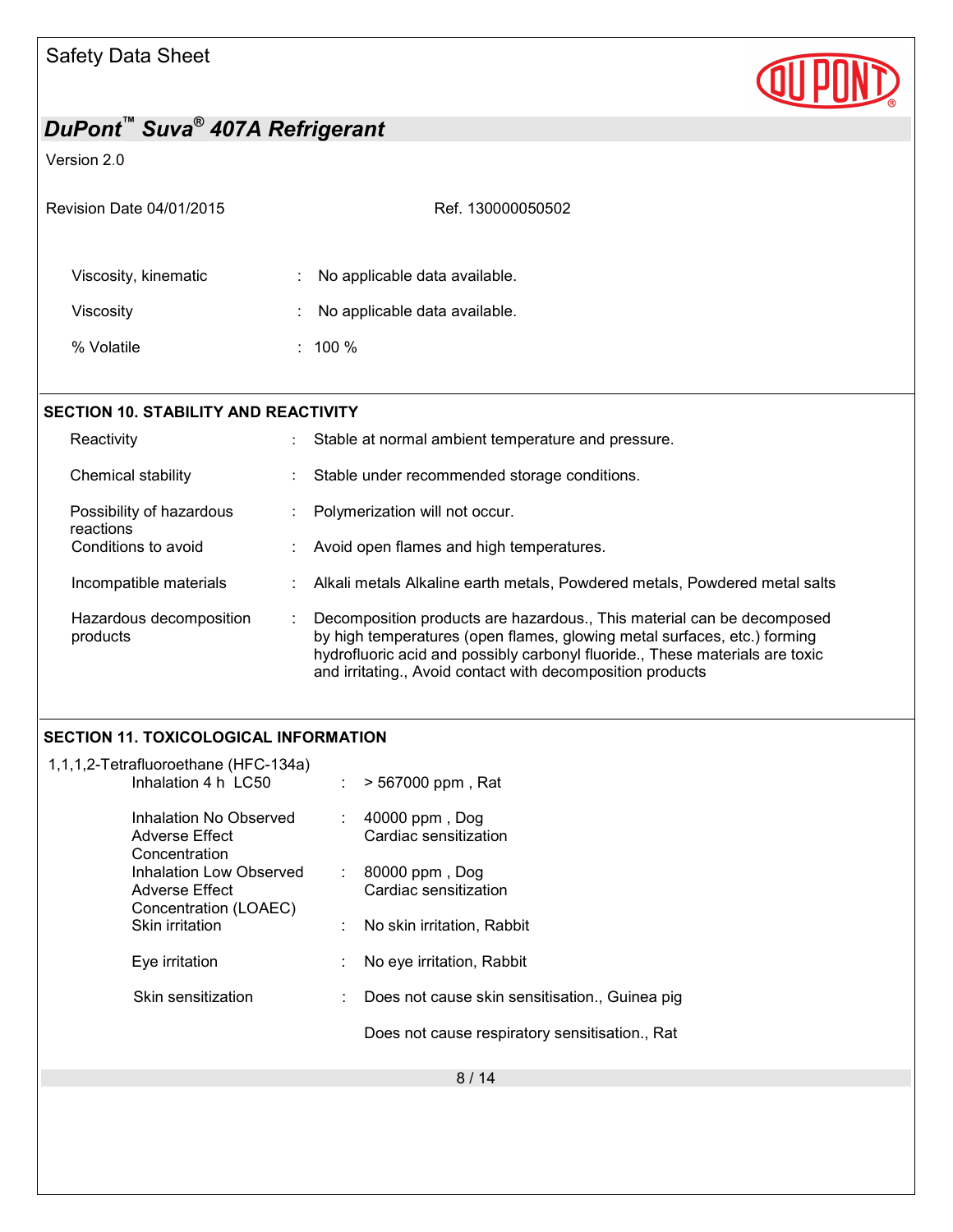

Version 2.0

| Revision Date 04/01/2015                                                  | Ref. 130000050502                                                                                                                      |
|---------------------------------------------------------------------------|----------------------------------------------------------------------------------------------------------------------------------------|
| Repeated dose toxicity                                                    | Inhalation<br>Rat                                                                                                                      |
|                                                                           | gas<br>NOAEL: 50000,<br>No toxicologically significant effects were found.                                                             |
| Carcinogenicity                                                           | Not classifiable as a human carcinogen.<br>Overall weight of evidence indicates that the substance is not<br>carcinogenic.             |
| Mutagenicity                                                              | Animal testing did not show any mutagenic effects.<br>Tests on bacterial or mammalian cell cultures did not show mutagenic<br>effects. |
| Reproductive toxicity                                                     | No toxicity to reproduction<br>No effects on or via lactation<br>Animal testing showed no reproductive toxicity.                       |
| Teratogenicity                                                            | Animal testing showed no developmental toxicity.                                                                                       |
| Further information                                                       | Cardiac sensitisation threshold limit: 334000 mg/m3                                                                                    |
| Pentafluoroethane (HFC-125)<br>Inhalation 4 h LC50                        | > 800000 ppm, Rat                                                                                                                      |
| Inhalation No Observed<br><b>Adverse Effect</b><br>Concentration          | 100000 ppm, Dog<br>Cardiac sensitization                                                                                               |
| Inhalation Low Observed<br><b>Adverse Effect</b><br>Concentration (LOAEC) | 75000 ppm, Dog<br>Cardiac sensitization                                                                                                |
| Skin sensitization                                                        | Does not cause respiratory sensitisation., human                                                                                       |
| Repeated dose toxicity                                                    | Inhalation<br>Rat                                                                                                                      |
|                                                                           | gas<br>NOAEL: > 50000,<br>No toxicologically significant effects were found.                                                           |
| Carcinogenicity                                                           | Not classifiable as a human carcinogen.<br>Overall weight of evidence indicates that the substance is not<br>carcinogenic.             |
|                                                                           | 9/14                                                                                                                                   |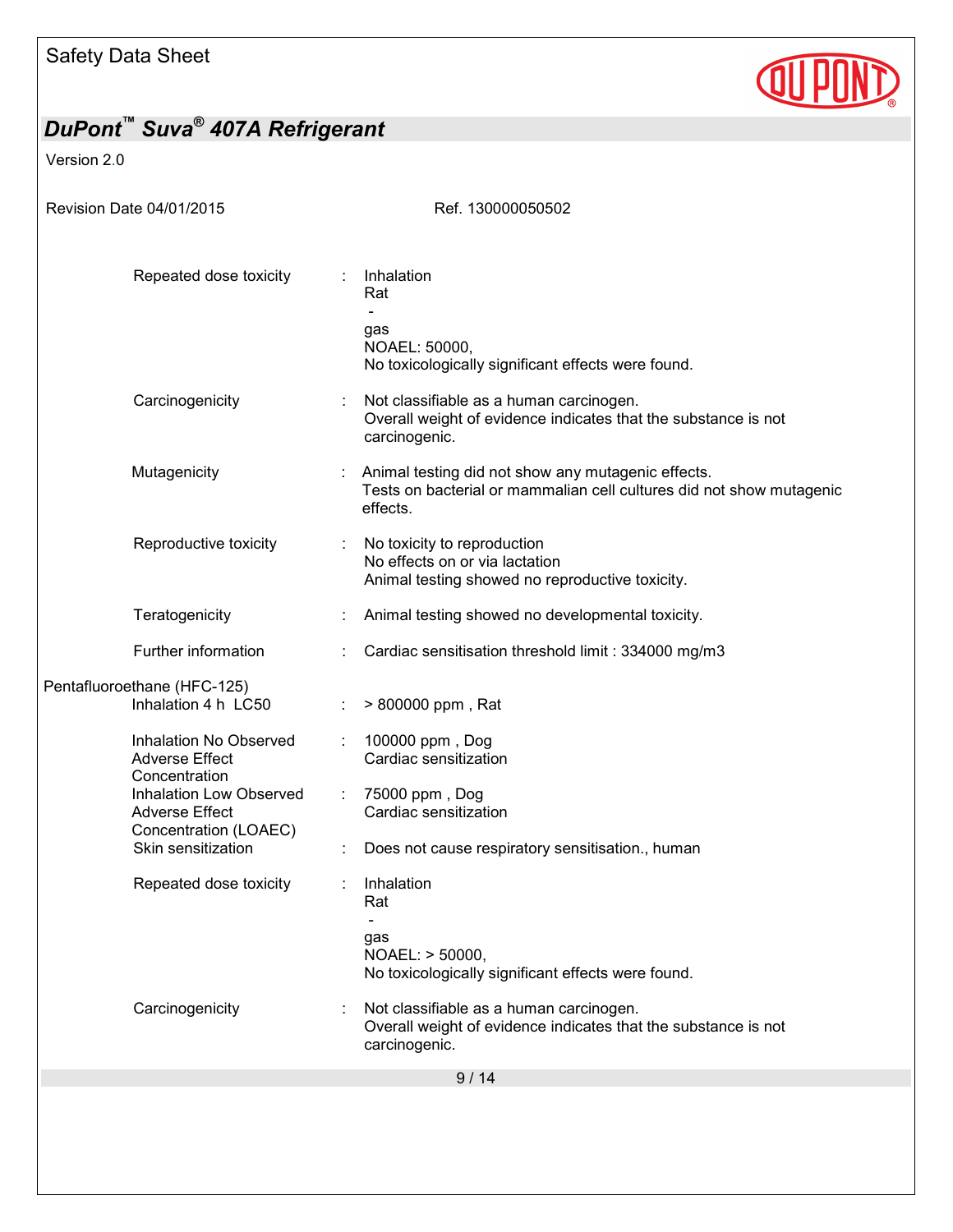

Version 2.0

| Revision Date 04/01/2015                                                                            | Ref. 130000050502                                                                                                                                                                                                   |
|-----------------------------------------------------------------------------------------------------|---------------------------------------------------------------------------------------------------------------------------------------------------------------------------------------------------------------------|
|                                                                                                     |                                                                                                                                                                                                                     |
| Mutagenicity                                                                                        | : Animal testing did not show any mutagenic effects.<br>Evidence suggests this substance does not cause genetic damage in<br>cultured mammalian cells.<br>Did not cause genetic damage in cultured bacterial cells. |
| Reproductive toxicity                                                                               | No toxicity to reproduction<br>Animal testing showed no reproductive toxicity.                                                                                                                                      |
| Teratogenicity                                                                                      | Animal testing showed no developmental toxicity.                                                                                                                                                                    |
| Further information                                                                                 | Cardiac sensitisation threshold limit : 490000 mg/m3                                                                                                                                                                |
| Difluoromethane (HFC-32)<br>Inhalation 4 h LC50                                                     | > 520000 ppm, Rat                                                                                                                                                                                                   |
| Inhalation Low Observed<br><b>Adverse Effect</b><br>Concentration (LOAEC)<br>Inhalation No Observed | > 350000 ppm, Dog<br>Cardiac sensitization<br>$\mathcal{L}^{\mathcal{L}}$<br>350000 ppm, Dog                                                                                                                        |
| <b>Adverse Effect</b><br>Concentration                                                              | Cardiac sensitization                                                                                                                                                                                               |
| Skin irritation                                                                                     | No skin irritation, Not tested on animals<br>Not expected to cause skin irritation based on expert review of the<br>properties of the substance.                                                                    |
| Eye irritation                                                                                      | No eye irritation, Not tested on animals<br>Not expected to cause eye irritation based on expert review of the<br>properties of the substance.                                                                      |
| Skin sensitization                                                                                  | Does not cause skin sensitisation., Not tested on animals<br>Not expected to cause sensitization based on expert review of the<br>properties of the substance.                                                      |
|                                                                                                     | There are no reports of human respiratory sensitization.                                                                                                                                                            |
| Repeated dose toxicity                                                                              | Inhalation<br>Rat                                                                                                                                                                                                   |
|                                                                                                     | No toxicologically significant effects were found.                                                                                                                                                                  |
| Mutagenicity                                                                                        | Animal testing did not show any mutagenic effects.<br>Tests on bacterial or mammalian cell cultures did not show mutagenic<br>effects.                                                                              |
|                                                                                                     | 10/14                                                                                                                                                                                                               |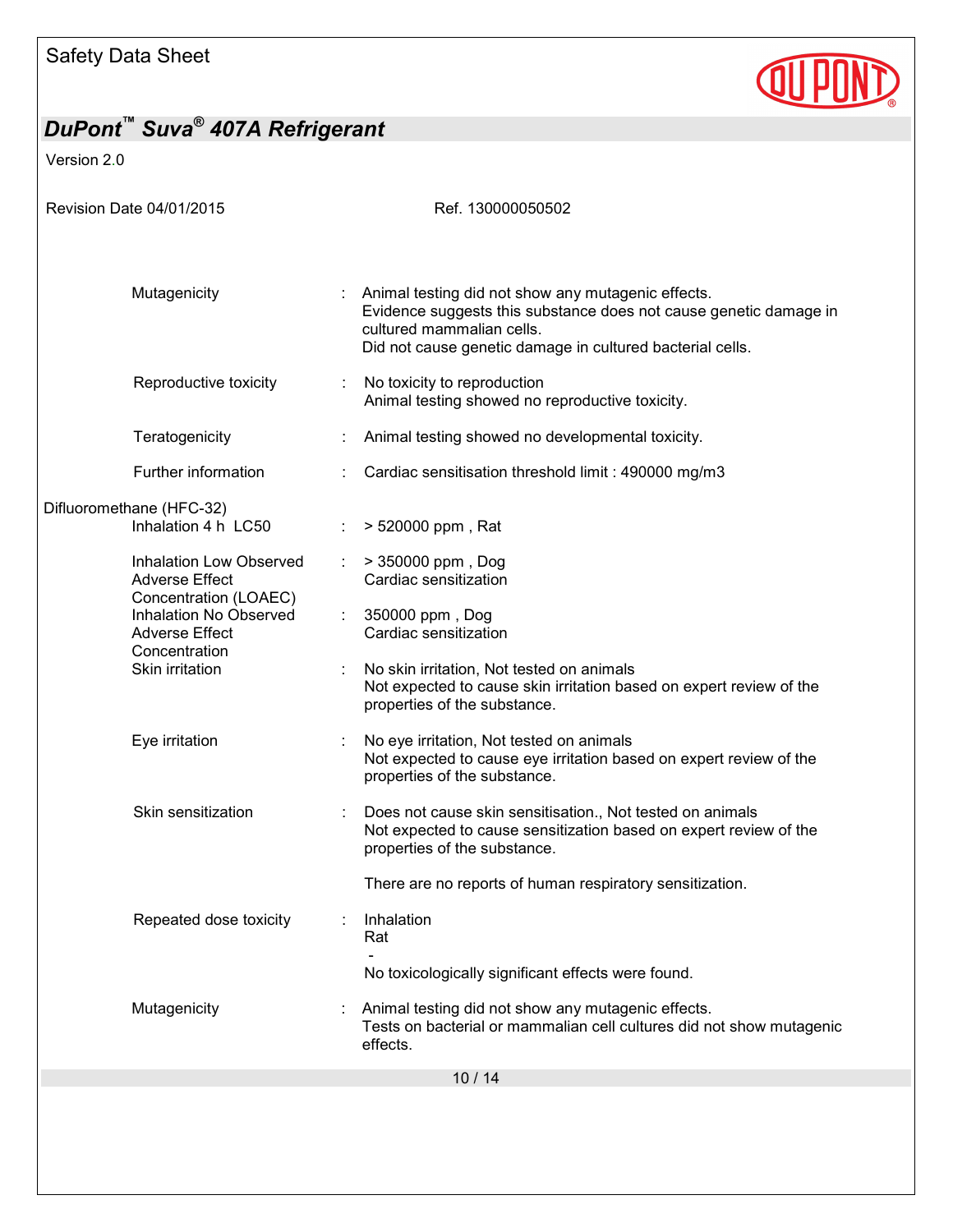

# *DuPont™ Suva® 407A Refrigerant*  Version 2.0 Revision Date 04/01/2015 Revision Date 04/01/2015 11 / 14 Reproductive toxicity : No toxicity to reproduction Animal testing showed no reproductive toxicity. Information given is based on data obtained from similar substances. Teratogenicity : Animal testing showed no developmental toxicity. Further information : Cardiac sensitisation threshold limit : > 735000 mg/m3 **Carcinogenicity** The carcinogenicity classifications for this product and/or its ingredients have been determined according to HazCom 2012, Appendix A.6. The classifications may differ from those listed in the National Toxicology Program (NTP) Report on Carcinogens (latest edition) or those found to be a potential carcinogen in the International Agency for Research on Cancer (IARC) Monographs (latest edition). None of the components present in this material at concentrations equal to or greater than 0.1% are listed by IARC, NTP, or OSHA, as a carcinogen. **SECTION 12. ECOLOGICAL INFORMATION**  Aquatic Toxicity 1,1,1,2-Tetrafluoroethane (HFC-134a) 96 h LC50 : Oncorhynchus mykiss (rainbow trout) 450 mg/l 96 h ErC50 : Algae 142 mg/l Information given is based on data obtained from similar substances. 72 h NOEC : Pseudokirchneriella subcapitata (green algae) 13.2 mg/l Information given is based on data obtained from similar substances. 48 h EC50 : Daphnia magna (Water flea) 980 mg/l Pentafluoroethane (HFC-125) : Oncorhynchus mykiss (rainbow trout) 450 mg/l Information given is based on data obtained from similar substances. 96 h ErC50 : Algae 142 mg/l Information given is based on data obtained from similar substances. 72 h NOEC : Pseudokirchneriella subcapitata (green algae) 13.2 mg/l Information given is based on data obtained from similar substances.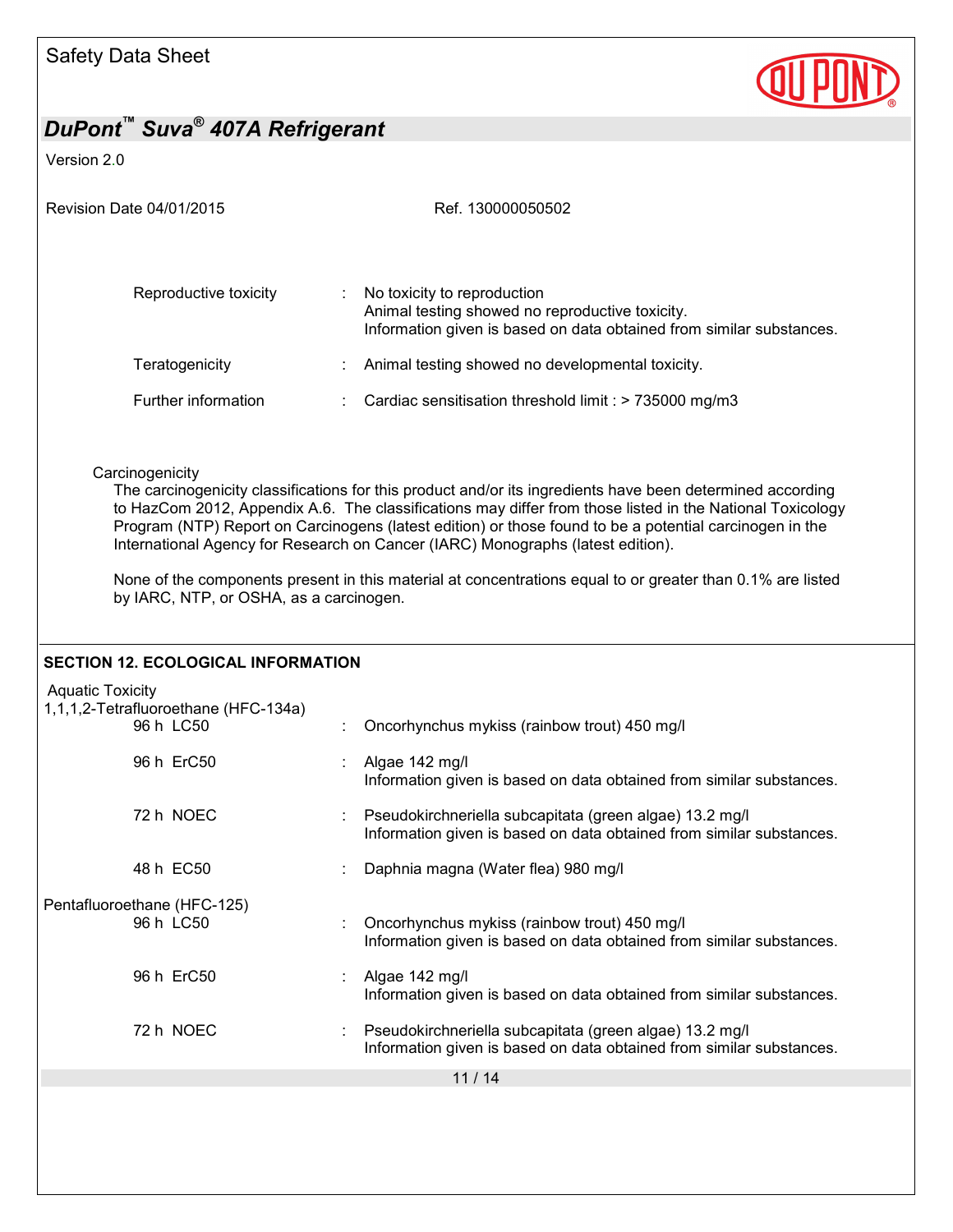

Version 2.0

| Revision Date 04/01/2015                                                                                                                                                                                                                                                                                                                                                    |                                                                          | Ref. 130000050502                                                                                           |  |  |
|-----------------------------------------------------------------------------------------------------------------------------------------------------------------------------------------------------------------------------------------------------------------------------------------------------------------------------------------------------------------------------|--------------------------------------------------------------------------|-------------------------------------------------------------------------------------------------------------|--|--|
| 48 h EC50                                                                                                                                                                                                                                                                                                                                                                   |                                                                          | Daphnia magna (Water flea) 980 mg/l<br>Information given is based on data obtained from similar substances. |  |  |
| Difluoromethane (HFC-32)<br>96 h LC50                                                                                                                                                                                                                                                                                                                                       |                                                                          | Fish 1,507 mg/l                                                                                             |  |  |
| 96 h EC50                                                                                                                                                                                                                                                                                                                                                                   |                                                                          | Algae 142 mg/l                                                                                              |  |  |
| 48 h EC50                                                                                                                                                                                                                                                                                                                                                                   |                                                                          | Daphnia (water flea) 652 mg/l                                                                               |  |  |
| 30 d                                                                                                                                                                                                                                                                                                                                                                        |                                                                          | NOEC Fish (unspecified species) 65.8 mg/l                                                                   |  |  |
| <b>Environmental Fate</b>                                                                                                                                                                                                                                                                                                                                                   |                                                                          |                                                                                                             |  |  |
| Difluoromethane (HFC-32)<br>Biodegradability<br>÷                                                                                                                                                                                                                                                                                                                           |                                                                          | 5 % OECD Test Guideline 301D<br>Not readily biodegradable.                                                  |  |  |
| <b>SECTION 13. DISPOSAL CONSIDERATIONS</b><br>Waste disposal methods -<br>: Can be used after re-conditioning. Recover by distillation or remove to a<br>Product<br>permitted waste disposal facility. Comply with applicable Federal,<br>State/Provincial and Local Regulations.<br>Contaminated packaging<br>: Empty pressure vessels should be returned to the supplier. |                                                                          |                                                                                                             |  |  |
|                                                                                                                                                                                                                                                                                                                                                                             | <b>SECTION 14. TRANSPORT INFORMATION</b>                                 |                                                                                                             |  |  |
| <b>DOT</b><br>IATA_C                                                                                                                                                                                                                                                                                                                                                        | UN number<br>Proper shipping name<br>Class<br>Labelling No.<br>UN number | : 3338<br>Refrigerant gas R 407A<br>2.2<br>2.2<br>3338                                                      |  |  |
|                                                                                                                                                                                                                                                                                                                                                                             | Proper shipping name                                                     | : Refrigerant gas R 407A                                                                                    |  |  |
|                                                                                                                                                                                                                                                                                                                                                                             | Class                                                                    | : 2.2                                                                                                       |  |  |
|                                                                                                                                                                                                                                                                                                                                                                             |                                                                          | 12/14                                                                                                       |  |  |
|                                                                                                                                                                                                                                                                                                                                                                             |                                                                          |                                                                                                             |  |  |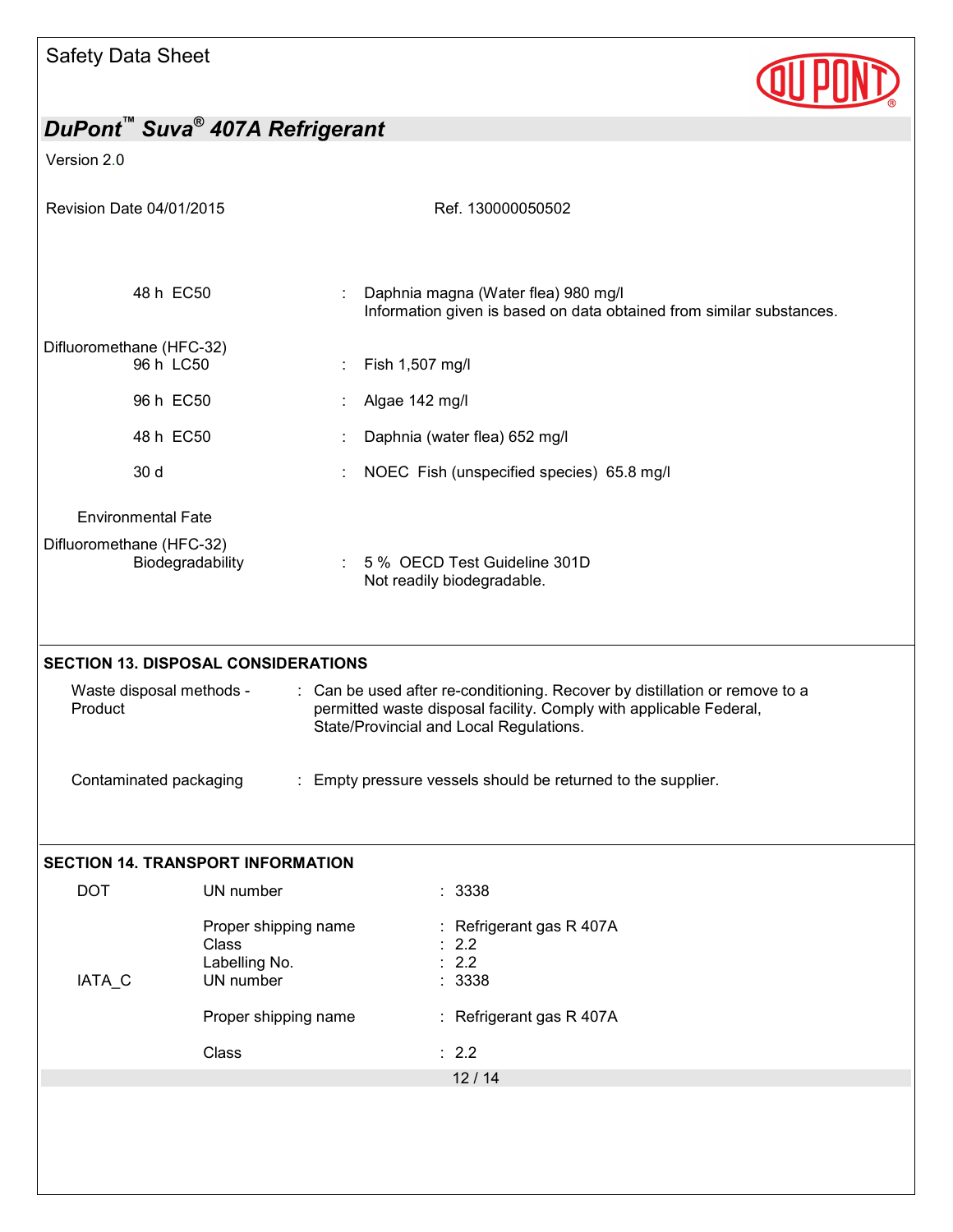

#### Version 2.0

| Revision Date 04/01/2015                  |                                                                                     |                                                                                                                                                                                                           | Ref. 130000050502                                                                                                                                      |
|-------------------------------------------|-------------------------------------------------------------------------------------|-----------------------------------------------------------------------------------------------------------------------------------------------------------------------------------------------------------|--------------------------------------------------------------------------------------------------------------------------------------------------------|
| <b>IMDG</b>                               | Labelling No.<br>UN number<br>Proper shipping name<br><b>Class</b><br>Labelling No. |                                                                                                                                                                                                           | $\therefore$ 2.2<br>: 3338<br>: REFRIGERANT GAS R 407A<br>$\therefore$ 2.2<br>$\therefore$ 2.2                                                         |
| <b>SECTION 15. REGULATORY INFORMATION</b> |                                                                                     |                                                                                                                                                                                                           |                                                                                                                                                        |
| Chemical(s)                               | SARA 313 Regulated                                                                  | by SARA Title III, Section 313.                                                                                                                                                                           | : This material does not contain any chemical components with known CAS<br>numbers that exceed the threshold (De Minimis) reporting levels established |
| PA Right to Know                          | Regulated Chemical(s)                                                               | : Substances on the Pennsylvania Hazardous Substances List present at a<br>concentration of 1% or more (0.01% for Special Hazardous Substances):<br>Difluoromethane                                       |                                                                                                                                                        |
| NJ Right to Know                          | Regulated Chemical(s)                                                               | : Substances on the New Jersey Workplace Hazardous Substance List present<br>at a concentration of 1% or more (0.1% for substances identified as<br>carcinogens, mutagens or teratogens): Difluoromethane |                                                                                                                                                        |
| California Prop. 65                       |                                                                                     | : Chemicals known to the State of California to cause cancer, birth defects or<br>any other harm: none known                                                                                              |                                                                                                                                                        |

### **SECTION 16. OTHER INFORMATION**

13 / 14 Suva is a registered trademark of E. I. du Pont de Nemours and Company ® DuPont's registered trademark Before use read DuPont's safety information. For further information contact the local DuPont office or DuPont's nominated distributors. Revision Date : 04/01/2015 Contact person : MSDS Coordinator, DuPont Chemicals and Fluoroproducts, Wilmington, DE 19898, (800) 441-7515 The information provided in this Safety Data Sheet is correct to the best of our knowledge, information and belief at the